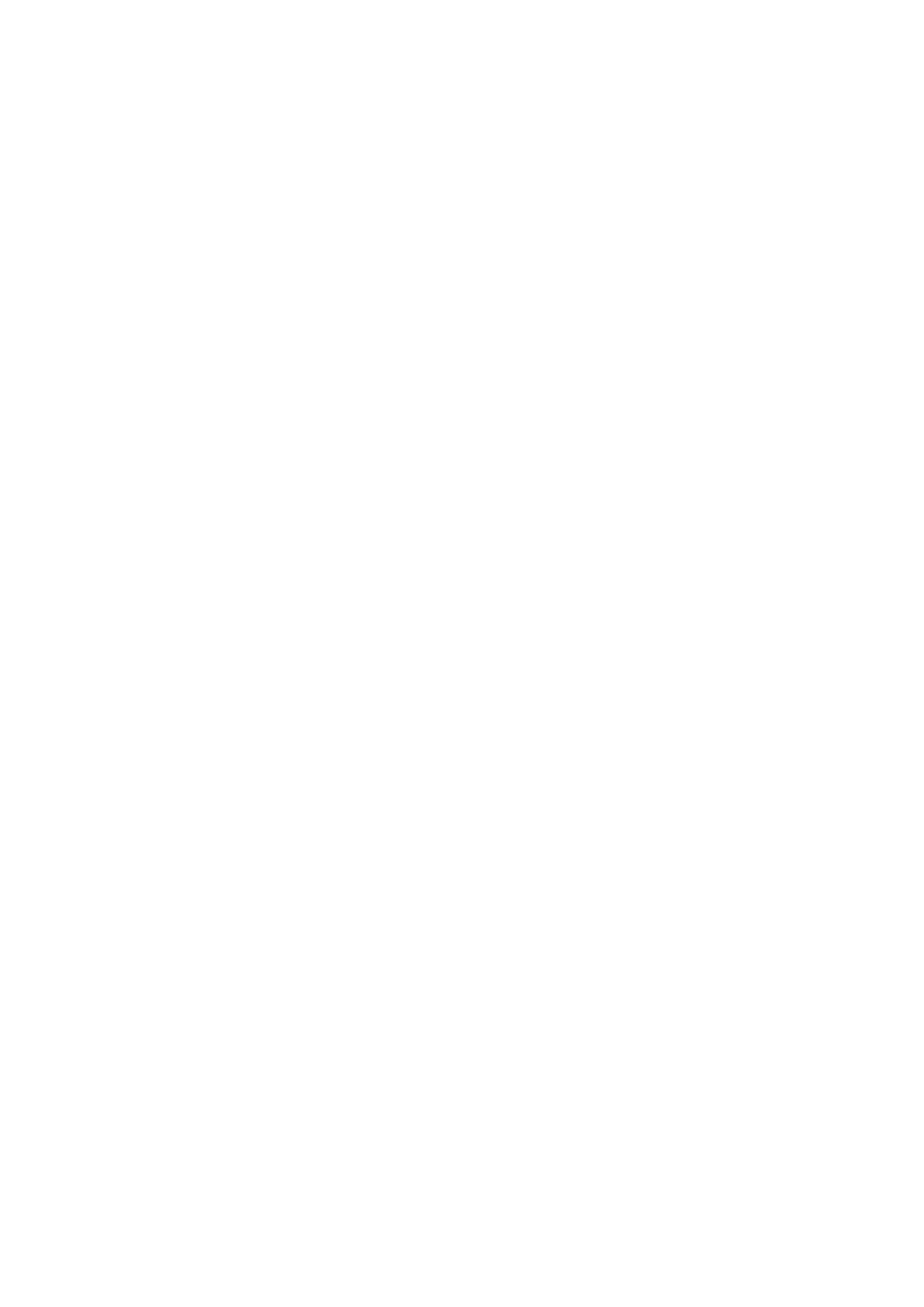- 1 **Introduction**: The School recognises that the internet provides unique opportunities to participate in interactive discussions and share information on particular topics using a wide variety of social media, such as Facebook, Bebo, LinkedIn, Twitter, Instagram, Snapchat and all other internet postings including blogs, wikis and other interactive websites. It is also a valuable educational tool.
- 2 **Purpose**: This policy applies to the use of social media for School and your own personal purposes, whether during normal working hours or in your personal time. Its purpose is to help staff avoid the potential pitfalls of sharing information on social media sites and should be read in conjunction with the Staff IT Acceptable Use Policy. This policy is designed for your protection.
- 3 **IT facilities**: The policy applies regardless of whether the social media is accessed using the School's IT facilities and equipment or your personal devices.
- 4 **Personal use**: The School permits the incidental use of the internet and social media so long as it is kept to a minimum and takes place substantially out of normal working hours. Use must not interfere with your work commitments (or those of others). Personal use is a privilege and not a right. If the School discovers that excessive periods of time have been spent on the internet provided by the School either in or outside working hours, disciplinary action may be taken and internet access may be withdrawn without notice at the discretion of the Head.
- 5 **Guiding principles**: Staff are required to behave responsibly at all times and adhere to the following principles:

You should not be "Friends" with, "Followers" of, or connect with pupils on any social media or other interactive network. It would be considered inappropriate to connect with pupils on a personal account. Depending on the circumstances, it may also be inappropriate to connect with parents, guardians or carers.

You must not publish anything which could identify pupils, parents or guardians on any personal social media account, personal webpage or similar platform. This includes photos, videos, or other materials such as pupil work.

You must be mindful of how you present yourself and the School on such media. Staff are entitled to a social life like anyone else. However, the extra-curricular life of an employee at the School has professional consequences and this must be considered at all times when sharing personal data.

You should always represent your own views and must not allude to other people's personal views in your internet posts.

When writing an internet post, you should consider whether the contents would be more appropriate in a private message. While you may have strict privacy controls in place, information could still be shared by others. It is always sensible to consider that any information posted may not remain private.

You should protect your privacy and that of others by omitting personal data from internet posts such as names, email addresses, home or work addresses, phone numbers or other personal data.